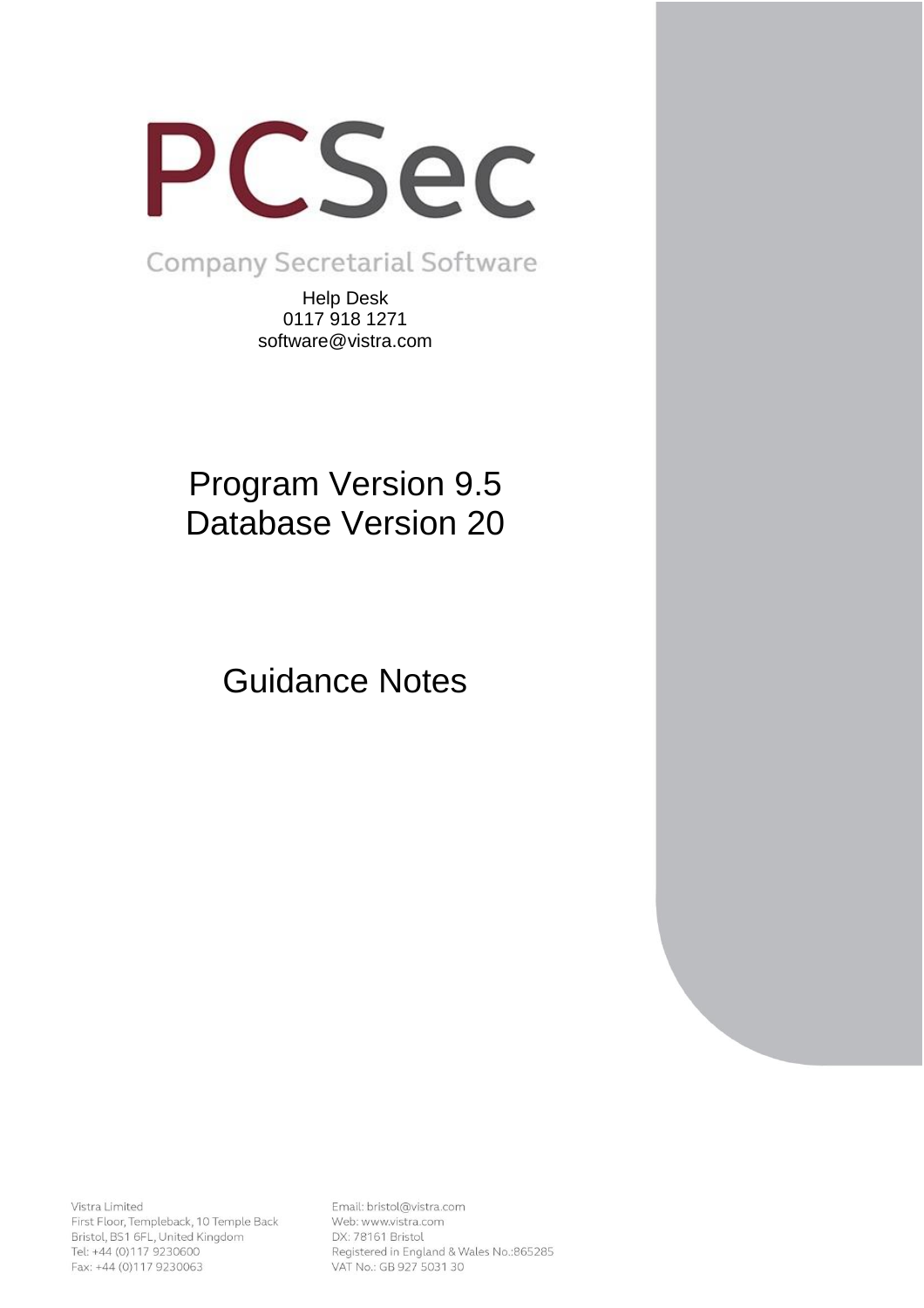

# **CONTENTS**

| DATABASE: ADD CORPORATE PERSONNEL / PERSONNEL DETAILS  4           |  |
|--------------------------------------------------------------------|--|
| EVENTS: APPOINTMENT & RESIGNATION (FORMS AP02/AP04/LLAP02)  5      |  |
|                                                                    |  |
|                                                                    |  |
|                                                                    |  |
| REPORTS: REGISTER OF DIRECTORS (CORPORATE DIRECTORS AND FIRMS) 8   |  |
| REPORTS: REGISTER OF SECRETARIES (CORPORATE DIRECTORS AND FIRMS) 9 |  |
| REPORT: REGISTER OF LLP MEMBERS (CORPORATE MEMBERS AND FIRMS) 10   |  |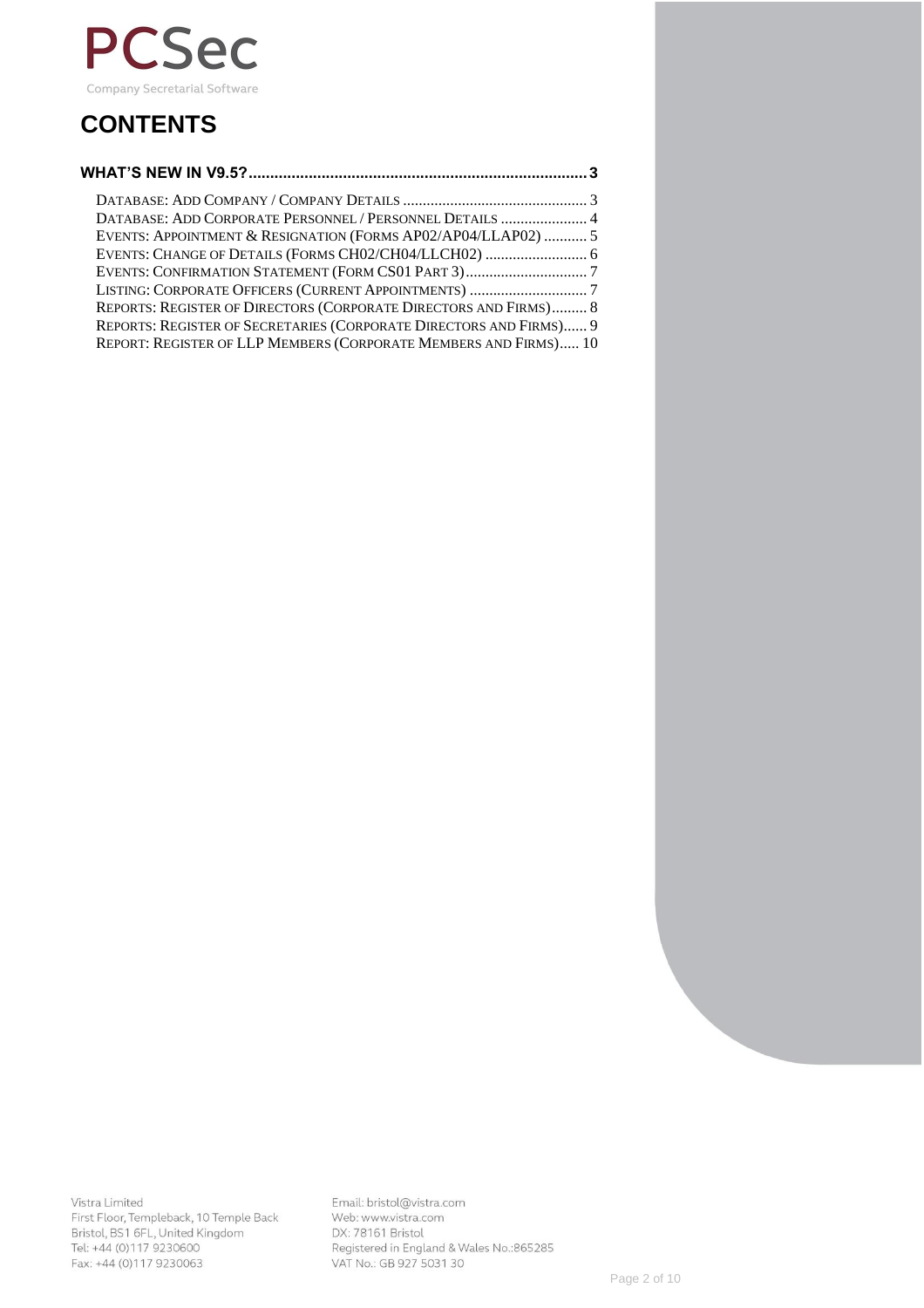

## **What's new in v9.5?**

This PCSec upgrade contains the legislative changes introduced due to the UK leaving the EU.

The main change is the replacement of EEA/Non-EEA requirements for corporate officers with UK/Non-UK requirements for corporate officers and new versions of Companies House form to reflect this. The historic requirements and new requirements are shown below:

| <b>Historic</b><br>requirements<br><b>EEA Corporate</b><br><b>Officers</b> | Historic requirements New requirements<br><b>Non-EEA Corporate</b><br><b>Officers</b> | <b>UK Corporate</b><br><b>Officers</b> | requirements<br><b>New</b><br><b>Non-UK Corporate</b><br><b>Officers</b> |
|----------------------------------------------------------------------------|---------------------------------------------------------------------------------------|----------------------------------------|--------------------------------------------------------------------------|
| <b>Registration Number Registration Number</b>                             |                                                                                       | <b>Registration</b><br><b>Number</b>   | <b>Registration Number</b>                                               |
| Place of Registration Place of Registration                                |                                                                                       |                                        | <b>Place of Registration</b>                                             |
|                                                                            | Legal Form                                                                            |                                        | Legal Form                                                               |
|                                                                            | <b>Governing Law</b>                                                                  |                                        | Governing Law                                                            |

Please note, there are no changes to the filing requirements for Corporate PSCs (RLEs). Corporate PSCs must always supply all the following:

- Registration Number
- Register in which the RLE is entered
- Country/State
- Legal Form
- Governing Law

### **Database: Add Company / Company Details**

When adding a new Company entity type, PCSec will automatically flag the entity as being either a UK Company or a Non-UK Company.

This selection will be based on the Country entered. To alter the UK Company or Non-UK Company flag, you will need to change the Country selected.

| <b>Add Company</b>             |                                                                                    |            | $\times$                 |
|--------------------------------|------------------------------------------------------------------------------------|------------|--------------------------|
| <b>Entity type:</b><br>Company | $\blacktriangledown$                                                               |            |                          |
| Company                        |                                                                                    |            |                          |
| Name                           | Example UK Company Limited                                                         |            |                          |
| Code                           | EXAUK CO<br>Dates                                                                  |            |                          |
| Company Number                 | Date of Incorporation<br>10122334                                                  | 01/04/2019 | $\blacktriangledown$     |
| Type                           | Company Name From<br>Private Company Limited by Shares<br>$\overline{\phantom{a}}$ | 01/04/2019 | $\overline{\phantom{a}}$ |
| S60 Exempt                     | T2 <br>T-Code<br>NO.<br>$\cdot$                                                    |            |                          |
| EF Authentication Code ABCDEF  |                                                                                    |            |                          |
| Country                        | United Kingdom<br>▼                                                                |            |                          |
| Place of Registration          | England & Wales                                                                    |            |                          |
| Add To Set                     | (no set selected)<br>▼                                                             |            |                          |
| C UK Company                   | Non-UK Company<br>C.                                                               |            |                          |
| Registry                       | Companies House, Cardiff                                                           |            |                          |
| Legal form of company:         | Private Company                                                                    |            |                          |
|                                | Law by which governed: The Companies Act 2006                                      |            |                          |
|                                |                                                                                    |            |                          |
|                                |                                                                                    |            |                          |
|                                |                                                                                    |            |                          |
| Remarks                        |                                                                                    |            |                          |
|                                | $\cdots$                                                                           |            |                          |
|                                | Add                                                                                | Exit       | Help                     |
|                                |                                                                                    |            |                          |

Vistra Limited

First Floor, Templeback, 10 Temple Back Bristol, BS1 6FL, United Kingdom Tel: +44 (0)117 9230600 Fax: +44 (0)117 9230063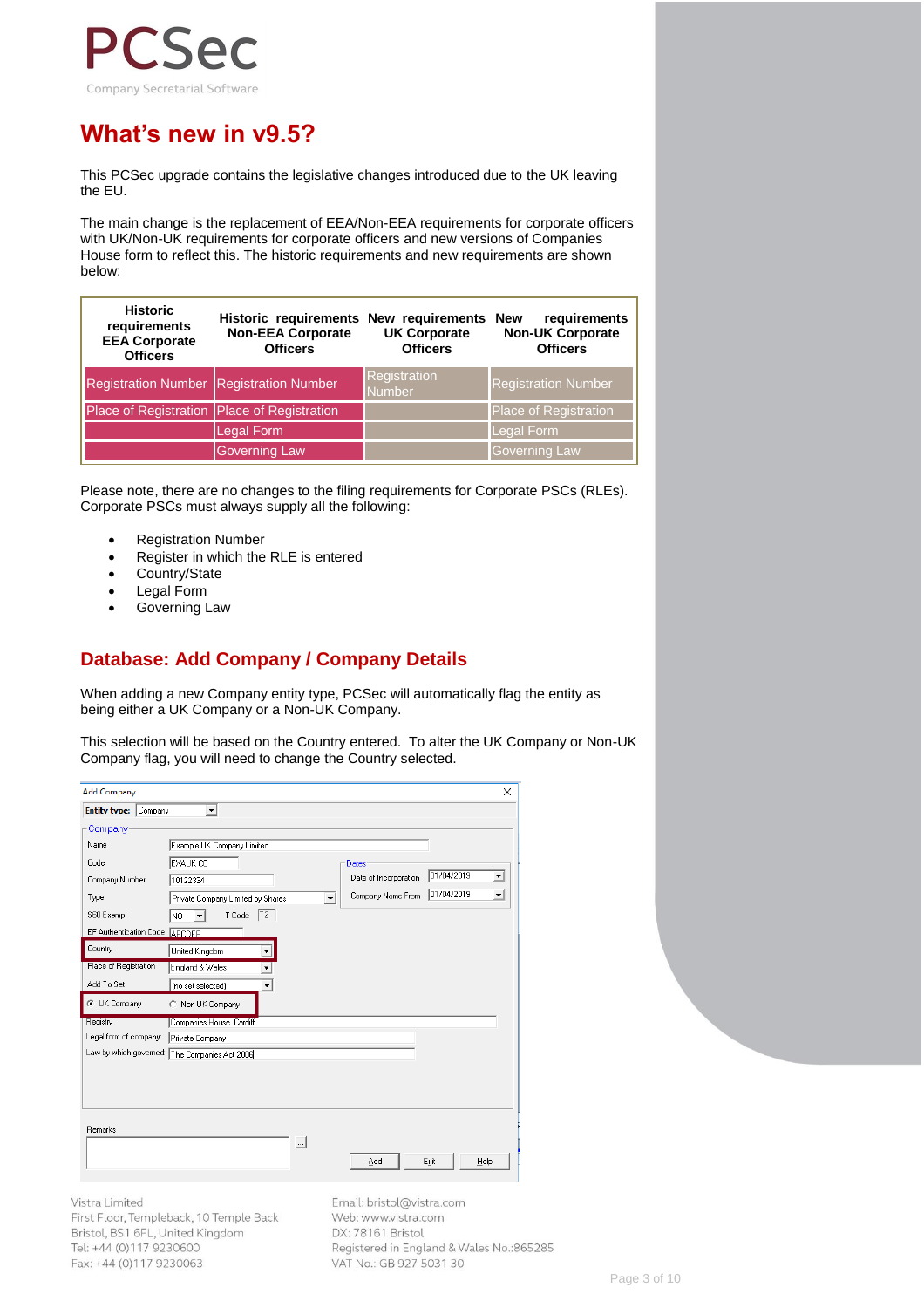

The Country selection and UK Registered flag can also be viewed and updated in the Company Details screen.

| Company Details                                                                                                      |                                                                            |                                                                                                             | ×                                         |
|----------------------------------------------------------------------------------------------------------------------|----------------------------------------------------------------------------|-------------------------------------------------------------------------------------------------------------|-------------------------------------------|
| <b>Name: Example UK Company Limited</b>                                                                              |                                                                            | <b>Code: EXAUK CO</b>                                                                                       | <b>Change Company</b>                     |
| Incorporation Number<br>Incorporation Date<br>Account Number<br>VAT Number<br>Indebtedness<br>EF Authentication Code | 10122334<br>01/04/2019<br>$\overline{\phantom{a}}$<br>ABCDEF               | Dormant:<br>Dormant Date:<br>Highest Certificate No.:<br>Significant Figures for Currencies:<br>S60 Exempt: | п<br>(None)<br>2<br> T2 <br>T-Code:<br>No |
| Country                                                                                                              | United Kingdom                                                             |                                                                                                             |                                           |
| Place of Registration<br>Legal Form of Company<br>Law by which Governed<br>UK Registered                             | England & Wales<br>Private Company<br>The Companies Act 2006<br><b>YES</b> |                                                                                                             |                                           |
| Type of Company<br>Registry                                                                                          | Private Company Limited by Shares<br>Companies House, Cardiff              | $\overline{\phantom{a}}$                                                                                    |                                           |
| Company Details                                                                                                      | Trading and References                                                     | <b>OK</b>                                                                                                   | Cancel<br>Help                            |

#### **Database: Add Corporate Personnel / Personnel Details**

When adding a new Corporate Personnel entity type, PCSec will automatically flag the entity as being either a UK Company or a Non-UK Company.

This selection will be based on the Country entered. To alter the UK Company or Non-UK Company flag, you will need to change the Country selected.

| <b>Add Personnel</b>                      |                                     |          |                                                |                           | $\times$                                             |
|-------------------------------------------|-------------------------------------|----------|------------------------------------------------|---------------------------|------------------------------------------------------|
| Entity type: Personnel                    | $\blacktriangledown$                |          |                                                |                           |                                                      |
| Personnel<br>Title                        | $\bigcap$ Individual<br>C Corporate |          | Dates<br>Date of Incorporation:                | 01/04/2019<br>01/04/2019  | $\overline{\phantom{a}}$<br>$\overline{\phantom{0}}$ |
| Company Name                              | Example Non-UK Corp LLC             |          | Name applies from:<br>Last changed:            | $\prime$ $\prime$         | $\overline{\phantom{a}}$                             |
| Forename(s)<br>Honours                    |                                     |          | Representatives<br>Representative              |                           |                                                      |
| Code                                      | <b>EXNOCOLL</b>                     |          |                                                |                           | $\sim$                                               |
| Country                                   | <b>USA</b>                          |          |                                                |                           |                                                      |
| Place of Registration<br>Occupation       | California                          |          | Representative Type                            |                           | $\blacktriangledown$                                 |
| Nationality                               | $\blacktriangledown$                | Dual     |                                                |                           |                                                      |
| Registration No.                          | 201709310193                        |          | Corporate Sole: No<br>$\vert \mathbf{v} \vert$ | EF Authentication Details |                                                      |
| UK Company                                | C Non-UK Company                    |          |                                                |                           |                                                      |
| Registry                                  | California                          |          |                                                |                           |                                                      |
| Legal form of company:                    | Limited Liability Company           |          |                                                |                           |                                                      |
| Law by which governed: California LLC Law |                                     |          |                                                |                           |                                                      |
|                                           |                                     |          |                                                |                           |                                                      |
| Remarks                                   |                                     |          |                                                |                           |                                                      |
|                                           |                                     | $\cdots$ |                                                |                           |                                                      |
|                                           |                                     |          | Add                                            | Exit                      | Help                                                 |

Vistra Limited First Floor, Templeback, 10 Temple Back Bristol, BS1 6FL, United Kingdom Tel: +44 (0)117 9230600 Fax: +44 (0)117 9230063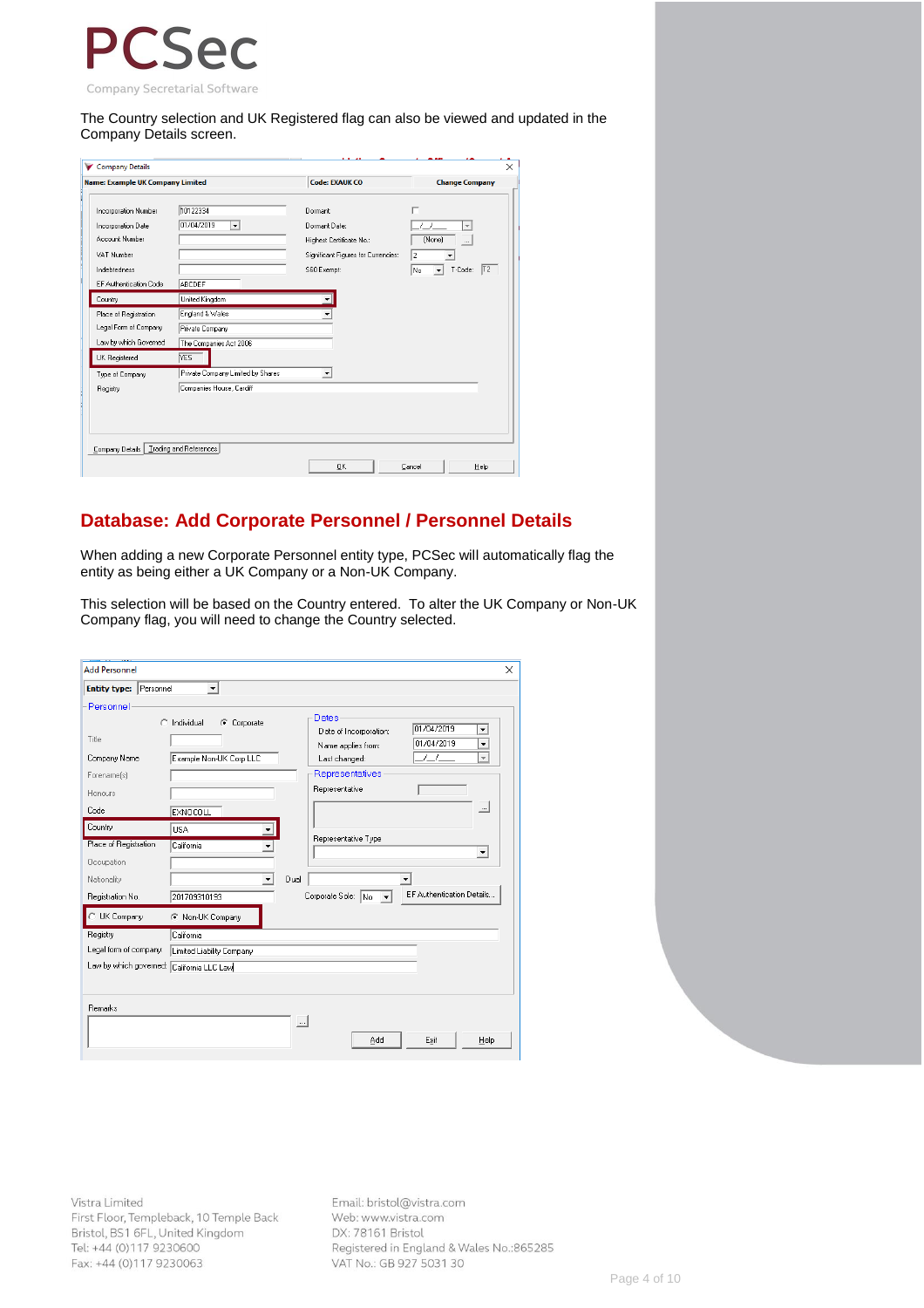

The Country selection and UK Registered flag can also be viewed and updated in the Company Details screen.

| <b>Update Personnel Details</b>                                                                                                       |                                                                                      |                       |                  |                                                                                                                                           |                                        | $\times$                                                                   |
|---------------------------------------------------------------------------------------------------------------------------------------|--------------------------------------------------------------------------------------|-----------------------|------------------|-------------------------------------------------------------------------------------------------------------------------------------------|----------------------------------------|----------------------------------------------------------------------------|
| <b>Name: Example Non-UK Corp LLC</b>                                                                                                  |                                                                                      | <b>Code: EXNOCOLL</b> |                  |                                                                                                                                           | <b>Change Person</b>                   |                                                                            |
| Personnel<br>Title<br>Company Name<br>Forename(s)<br>Honours<br>Code<br>Country<br>Place of Registration<br>Occupation<br>Nationality | Individual<br>Example Non-UK Corp LLC<br><b>EXNOCOLL</b><br><b>USA</b><br>California | C Corporate<br>▼      | $\ldots$<br>Dual | <b>Dates</b><br>Date of Incorporation:<br>Name applies from:<br>Last changed:<br>Representatives<br>Representative<br>Representative Type | 01/04/2019<br>01/04/2019<br>27/03/2019 | ▼<br>$\overline{\phantom{a}}$<br>$\overline{\phantom{a}}$<br>$\cdots$<br>▼ |
| Registration No.                                                                                                                      | 201709310193                                                                         |                       |                  | Corporate Sole: $\overline{N_0}$ $\overline{\mathbf{v}}$                                                                                  |                                        | EF Authentication Details                                                  |
| UK Company<br>Registry<br>Legal form of company:<br>Law by which governed: California LLC Law                                         | C Non-UK Company<br>California<br>Limited Liability Company                          |                       |                  |                                                                                                                                           |                                        |                                                                            |
| Remarks                                                                                                                               |                                                                                      |                       | $\ldots$         | Update                                                                                                                                    | Exit                                   | Help                                                                       |

#### **Events: Appointment & Resignation (Forms AP02/AP04/LLAP02)**

The following events have been updated:

- Officer(s) Appointment & Resignation by company
- Officer Appointment & Resignation by appointee
- LLP Member(s) Appointment & Resignation by company
- LLP Member Appointment & Resignation by appointee

These events will produce new versions of the following forms as PDF and electronic XML (where applicable):

- AP02 Appointment of corporate director
- AP04 Appointment of corporate secretary
- LLAP02 Appointment of corporate member of a LLP

PCSec will automatically produce the new version of the form, and populate the correct section based on whether the corporate officer is flagged as a UK Company or Non-UK Company.

Companies House will no longer accept the old versions of these forms after 01 January 2021

For UK companies, as a Director, Secretary or LLP Member:

|                            | UK-registered limited companies <sup>o</sup> |
|----------------------------|----------------------------------------------|
|                            | Please give the company registration number. |
| <b>Registration number</b> | 10122334                                     |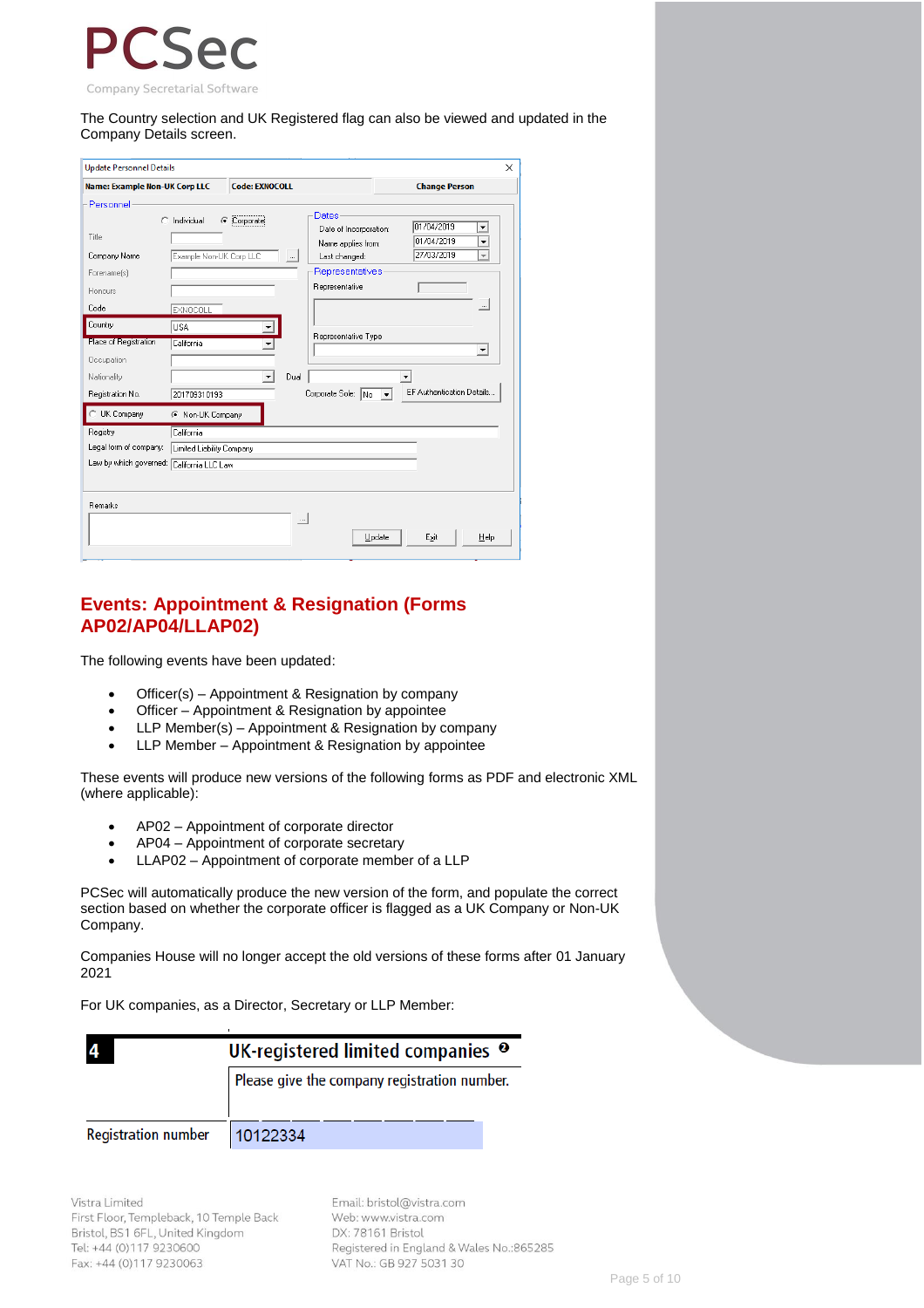

#### For non-UK companies, as a Director, Secretary or LLP Member:

|                                               | Other corporate bodies or firms                                                                                                                                                                                                                                      |
|-----------------------------------------------|----------------------------------------------------------------------------------------------------------------------------------------------------------------------------------------------------------------------------------------------------------------------|
|                                               | Please give details of the legal form of the corporate body or firm and the law<br>by which it is governed. If applicable, please also give details of the register in<br>which it is entered (including the state) and its registration number in<br>that register. |
| Legal form of the<br>corporate body           | <b>Limited Liability Company</b>                                                                                                                                                                                                                                     |
| or firm                                       |                                                                                                                                                                                                                                                                      |
| <b>Governing law</b>                          | California LLC Law                                                                                                                                                                                                                                                   |
| If applicable, where                          | California                                                                                                                                                                                                                                                           |
| the company/firm is<br>registered $\mathbf 0$ |                                                                                                                                                                                                                                                                      |
| If applicable,                                | 201709310193                                                                                                                                                                                                                                                         |
| registration number                           |                                                                                                                                                                                                                                                                      |

#### **Events: Change of Details (Forms CH02/CH04/LLCH02)**

The following events have been updated:

- Officer(s) Change of details by company
- Officer Change of details by appointee
- LLP Member(s) Change of details by company
- LLP Member Change of details by appointee

These events will produce new versions of the following forms as PDF and electronic XML (where applicable):

- CH02 Change of corporate director's details
- CH04 Change of corporate secretary's details
- LLCH02 Change of details of a corporate member of a LLP

PCSec will automatically produce the new version of the form, and populate the correct section based on whether the corporate officer is flagged as a UK Company or Non-UK Company.

Companies House will no longer accept the old versions of these forms after 01 January 2021

For UK companies, as a Director, Secretary or LLP Member:

|                                                                                       | <b>Change of legal details</b>                                                                                                                                                                                                                                                         |
|---------------------------------------------------------------------------------------|----------------------------------------------------------------------------------------------------------------------------------------------------------------------------------------------------------------------------------------------------------------------------------------|
|                                                                                       | Please show any change of details of the legal form of the corporate body<br>or firm and the law by which it is governed. If applicable, please detail any<br>change to the register in which it is entered (including the state) and any new<br>registration number in that register. |
| Change of details of<br>the legal form of the<br>corporate body or firm               |                                                                                                                                                                                                                                                                                        |
| Change of details of<br>governing law                                                 |                                                                                                                                                                                                                                                                                        |
| If applicable, new<br>details where the<br>company/firm is<br>registered <sup>O</sup> |                                                                                                                                                                                                                                                                                        |
| If applicable, the new<br>registration number                                         | 10122334                                                                                                                                                                                                                                                                               |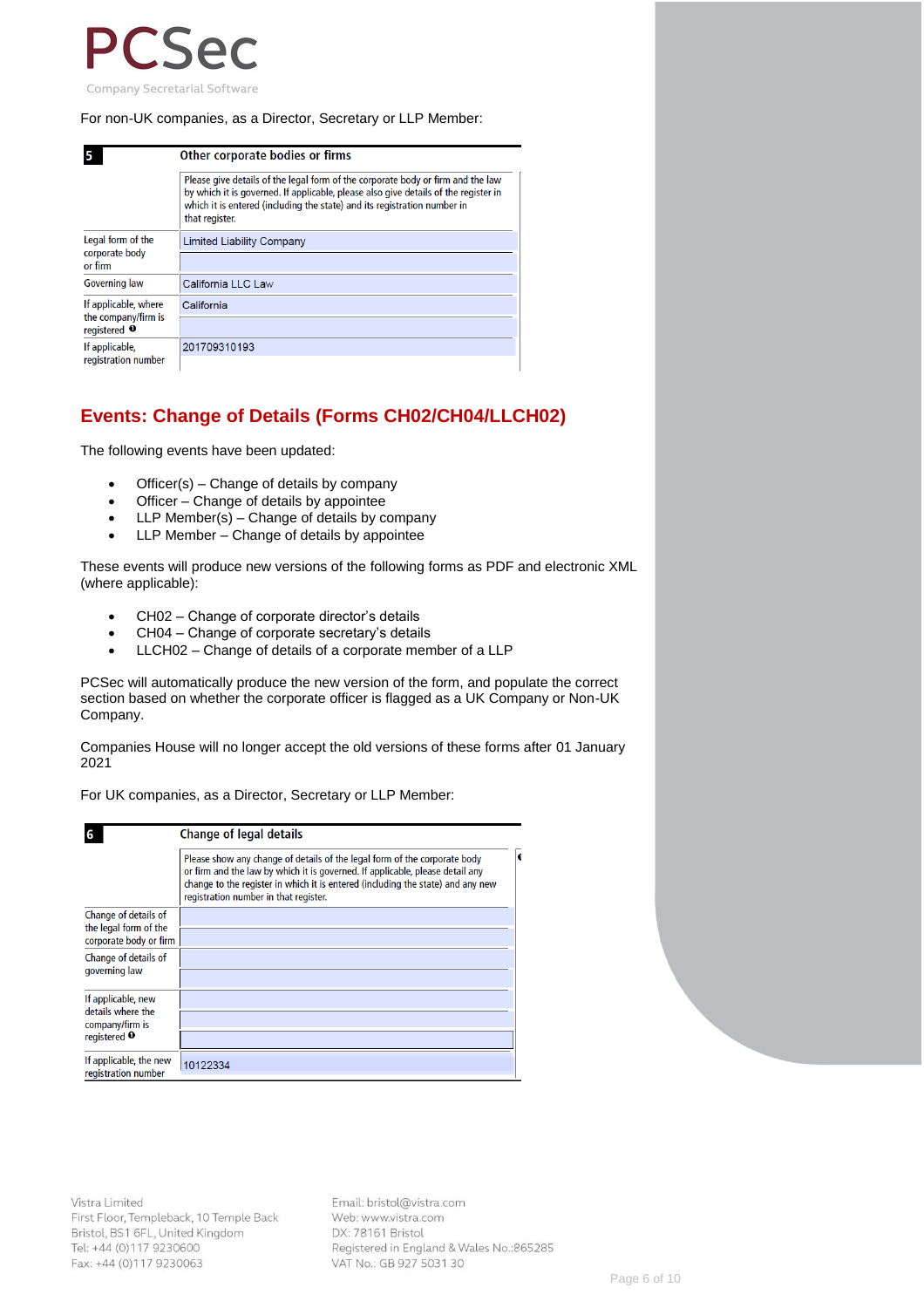

#### For non-UK companies, as a Director, Secretary or LLP Member:

|                                                 | <b>Change of legal details</b>                                                                                                                                                                                                                                                         |  |  |  |  |  |
|-------------------------------------------------|----------------------------------------------------------------------------------------------------------------------------------------------------------------------------------------------------------------------------------------------------------------------------------------|--|--|--|--|--|
|                                                 | Please show any change of details of the legal form of the corporate body<br>or firm and the law by which it is governed. If applicable, please detail any<br>change to the register in which it is entered (including the state) and any new<br>registration number in that register. |  |  |  |  |  |
| Change of details of                            | <b>Limited Liability Company</b>                                                                                                                                                                                                                                                       |  |  |  |  |  |
| the legal form of the<br>corporate body or firm |                                                                                                                                                                                                                                                                                        |  |  |  |  |  |
| Change of details of                            | California LLC Law                                                                                                                                                                                                                                                                     |  |  |  |  |  |
| governing law                                   |                                                                                                                                                                                                                                                                                        |  |  |  |  |  |
| If applicable, new                              | California                                                                                                                                                                                                                                                                             |  |  |  |  |  |
| details where the<br>company/firm is            |                                                                                                                                                                                                                                                                                        |  |  |  |  |  |
| registered <sup>O</sup>                         |                                                                                                                                                                                                                                                                                        |  |  |  |  |  |
| If applicable, the new<br>registration number   | 201709310193                                                                                                                                                                                                                                                                           |  |  |  |  |  |

#### **Events: Confirmation Statement (Form CS01 Part 3)**

The Confirmation Statement event has been updated to produce an amended CS01 form as PDF and electronic XML (where applicable).

The only change to the CS01 is in Part C3, and only applies to companies admitted to trading on a market.



As PCSec does not administer companies admitted to trading on a market, this is purely a cosmetic change. Confirmation Statements will continue to be produced as normal.

Companies House will no longer accept the old version of the Confirmation Statement form after 01 January 2021

### **Listing: Corporate Officers (Current Appointments)**

A new report has been added to the Listings section of PCSec and is called Corporate Officers (Current Appointments).

| Company List with EF Code                                                  |                   |                           |
|----------------------------------------------------------------------------|-------------------|---------------------------|
| Corporate Board of Directors                                               |                   |                           |
| Corporate Directors (Current Appointments)                                 |                   |                           |
| Corporate Officers (Current Appointments)                                  |                   |                           |
| <b>Current Directors</b>                                                   |                   |                           |
|                                                                            |                   |                           |
| Current Shareholders Addresses (for export)                                |                   |                           |
|                                                                            |                   |                           |
| Print                                                                      | Preview           | Exit                      |
|                                                                            |                   |                           |
| /istra Limited                                                             |                   | Email: bristol@vistra.com |
| irst Floor, Templeback, 10 Temple Back<br>Bristol, BS1 6FL, United Kingdom | DX: 78161 Bristol | Web: www.vistra.com       |

Fax: +44 (0)117 9230063

VAT No.: GB 927 5031 30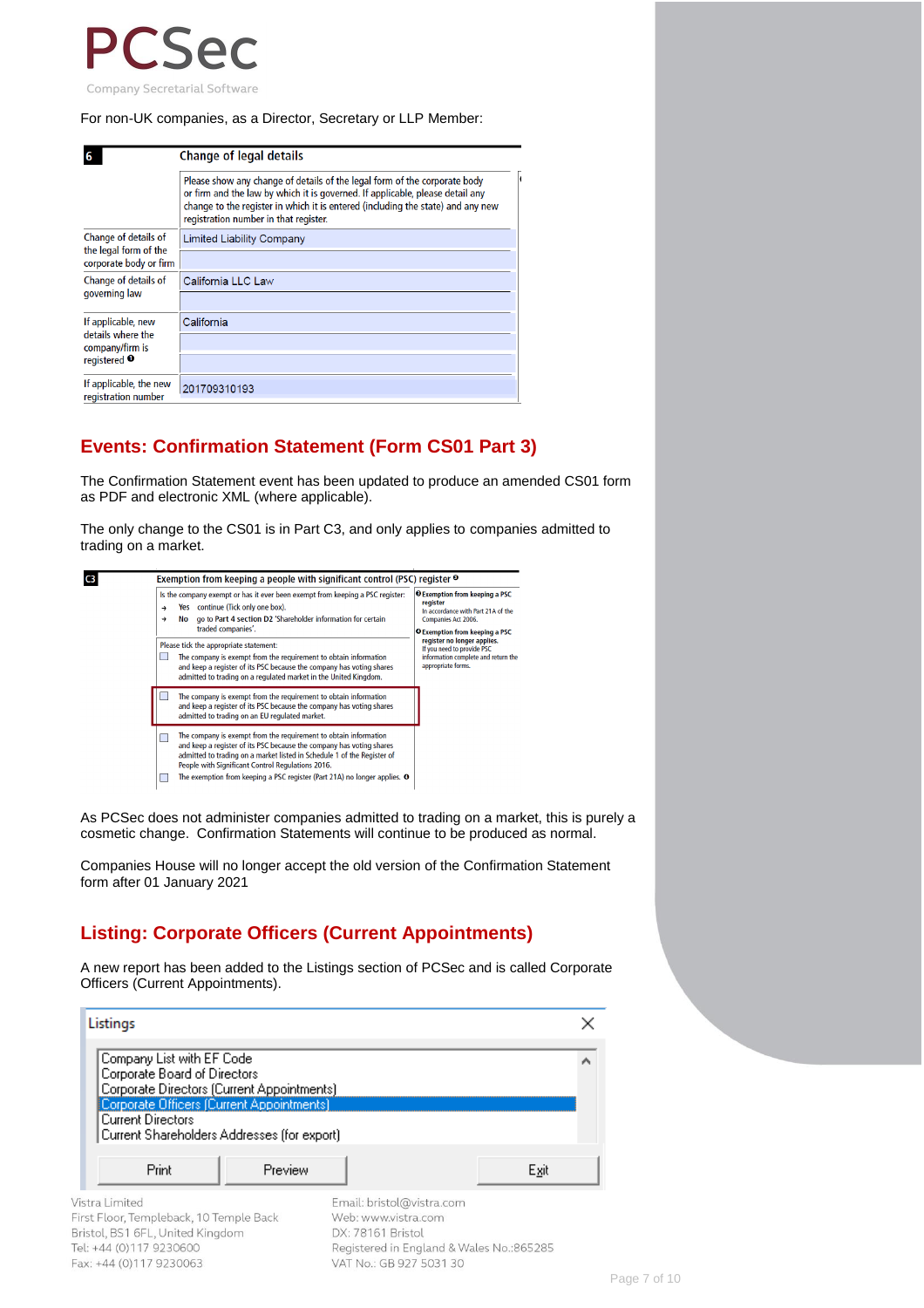

This report will search for, and return, details of:

- any company or corporate personnel entity;
- with a current appointment record as:
- either director, secretary or LLP member.

| <b>Corporate Officers (Current Appointments)</b> |                                           |          |                            |                     |                                     |                      |                                  |
|--------------------------------------------------|-------------------------------------------|----------|----------------------------|---------------------|-------------------------------------|----------------------|----------------------------------|
| Co. Code                                         | Company                                   | Co. No.  | Jurisdiction               | App Code            | Officer                             | Appointed            | <b>Appointment Type</b>          |
| 0000000                                          | Testing Corporates 4, 5 & 6 LLP           | 00000000 | <b>England &amp; Wales</b> | <b>CODE&amp;ONI</b> | Corp DesMem & ORP NonEEA Inc.       |                      | 07/12/2017 Designated LLP Member |
| 77808                                            | Testing Corporates 1, 2 & 3 by Shares Ltd | 177808   | <b>England &amp; Wales</b> | <b>CODI&amp;PE</b>  | Corp Director & PSC EEA PLC         | 08/12/2017 Director  |                                  |
| 77808                                            | Testing Corporates 1, 2 & 3 by Shares Ltd | 177808   | <b>England &amp; Wales</b> | <b>CORDIREE</b>     | Corp Director EEA Ltd               | 08/12/2017 Director  |                                  |
| 77808                                            | Testing Corporates 1, 2 & 3 by Shares Ltd | 177808   | England & Wales            | <b>CODINOIN</b>     | Corp Director NonEEA Inc            | 08/12/2017 Director  |                                  |
| 77808                                            | Testing Corporates 1, 2 & 3 by Shares Ltd | 177808   | <b>England &amp; Wales</b> | <b>COSE&amp;PEE</b> | Corp Secretary & PSC EEA ES         | 08/12/2017 Secretary |                                  |
| 77808                                            | Testing Corporates 1, 2 & 3 by Shares Ltd | 177808   | <b>England &amp; Wales</b> | <b>CORSECSA</b>     | Corp Secretary Sarl                 | 08/12/2017 Secretary |                                  |
| 77808                                            | Testing Corporates 1, 2 & 3 by Shares Ltd | 177808   | England & Wales            | COSENOCO            | Corporate Secretary NonEEA Corp.    | 08/12/2017 Secretary |                                  |
| RETESLL                                          | <b>Brexit Test LLP</b>                    | OC101202 | <b>England &amp; Wales</b> | <b>NOCOOFCO</b>     | Non-EEA Company Officer Corp.       |                      | 01/03/2019 Designated LLP Member |
| <b>SRETESLL</b>                                  | <b>Brexit Test LLP</b>                    | OC101202 | <b>England &amp; Wales</b> | <b>NOCOOFIN</b>     | Non-EEA Corporate Officer Inc.      |                      | 01/03/2019 Designated LLP Member |
|                                                  | RETESLL Brexit Test LLP                   | OC101202 | England & Wales            | <b>NOEECOOF</b>     | Non-UK EEA Company Officer Sarl     |                      | 01/03/2019 Designated LLP Member |
|                                                  | RETESLL Brexit Test LLP                   |          | OC101202 England & Wales   | <b>EEACOROF</b>     | Non-UK EEA Corporate Entity Officer |                      | 01/03/2019 LLP Member            |
|                                                  |                                           |          |                            |                     | Co.                                 |                      |                                  |
|                                                  | <b>SRETESLL</b> Brexit Test LLP           | OC101202 | England & Wales            | <b>UKCOENOF</b>     | UK Company Entity Officer Limited   |                      | 01/03/2019 LLP Member            |
|                                                  | RETESLL Brexit Test LLP                   | OC101202 | England & Wales            | <b>UKCOROFF</b>     | UK Corporate Entity Officer Limited |                      | 01/03/2019 LLP Member            |
| <b>RTECO1</b>                                    | <b>Brexit Test Company 1 Limited</b>      | 10120233 | <b>England &amp; Wales</b> | <b>NOCOOFCO</b>     | Non-EEA Company Officer Corp.       | 01/03/2019 Director  |                                  |
|                                                  |                                           |          |                            |                     |                                     |                      |                                  |

This report will allow you to identify your current UK and non-UK corporate officers.

Note: Change of details forms will need to be filed at Companies House for every:

- Non-UK corporate officer, based in the EEA;
- Appointed prior to 01 January 2021.

The change of details forms for these officers will need to supply all of the following data:

- Legal form
- Governing Law
- Where the company/firm is registered
- Registration number

You have a period of 3 month from 1<sup>st</sup> January 2021 in which to update this information at Companies House.

### **Reports: Register of Directors (Corporate Directors and Firms)**

The Register of Directors (Corporate Directors and Firms) report has been updated. It has separate sections for UK Registered Company and Non-UK Registered Company information.

|                                                                                                          | <b>Register of Directors</b>                                                                             | Company Number                                                | 3451247    |
|----------------------------------------------------------------------------------------------------------|----------------------------------------------------------------------------------------------------------|---------------------------------------------------------------|------------|
|                                                                                                          | (Corporate Directors and Firms)                                                                          | Date Of Incorporation                                         | 20/01/2004 |
| Corporate/Firm Name<br><b>Example UK Company Limited</b>                                                 | Appointment<br>Dated:<br>01/04/2019<br>Resolved:<br>Date Filed:                                          | Resignation / Cessation<br>Dated:<br>Resolved:<br>Date Filed: |            |
| <b>Former names</b>                                                                                      |                                                                                                          |                                                               |            |
| Registered/Principal Office Address<br>First Floor<br>Templeback<br>10 Temple Back<br>Bristol<br>BS1 6FL | UK Registered Company<br><b>Registration Number:</b>                                                     | 10122334                                                      |            |
|                                                                                                          | <b>Non-UK Registered Company</b><br>Place of Registration:<br><b>Registration Number:</b><br>Legal Form: |                                                               |            |

Vistra Limited First Floor, Templeback, 10 Temple Back Bristol, BS1 6FL, United Kingdom Tel: +44 (0)117 9230600 Fax: +44 (0)117 9230063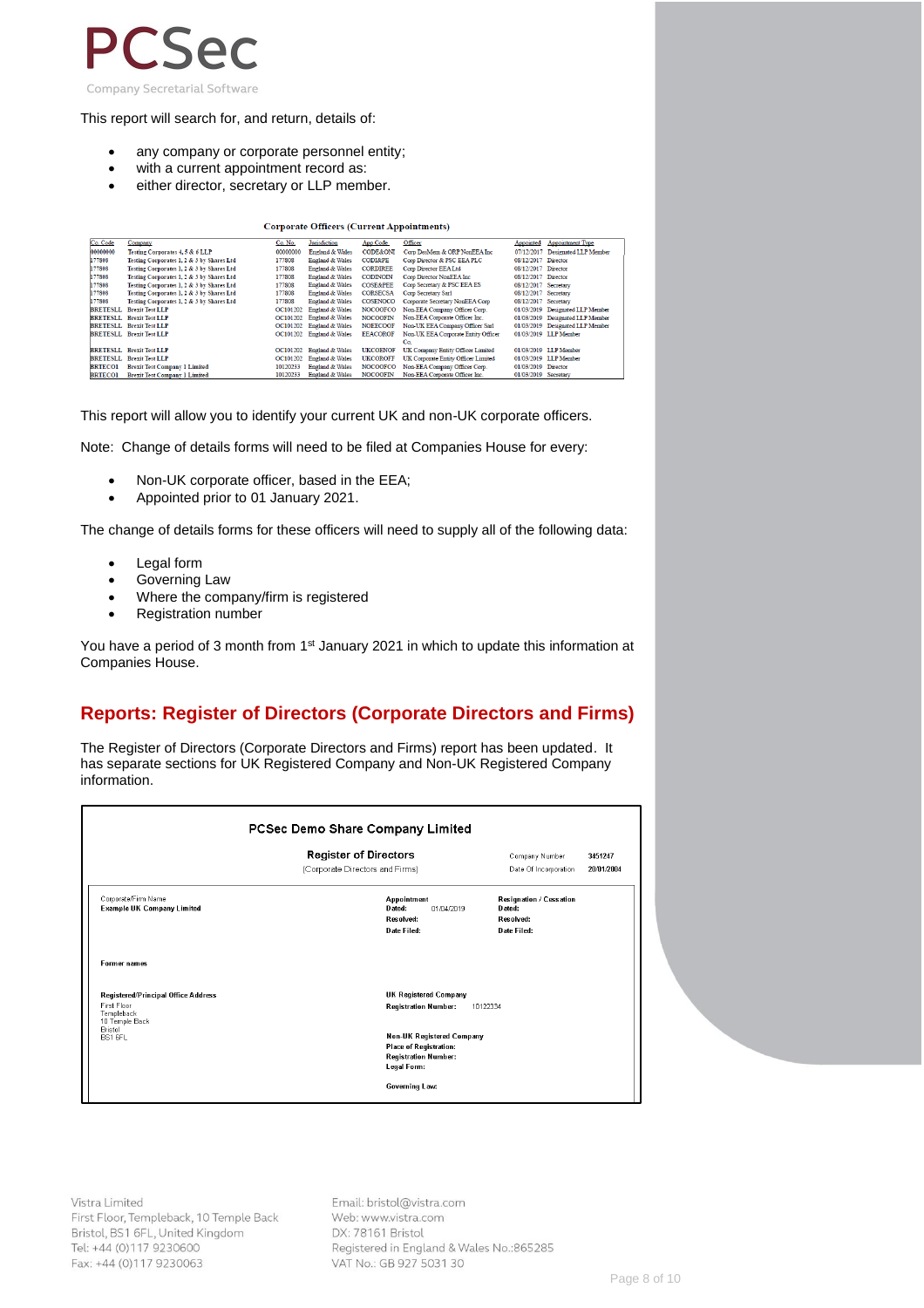

Former names

R**egistered/Principal Office Address**<br>90 Eureka Square<br>Pacifica<br>Califomia CA94044<br>USA

3451247 Company Number 20/01/2004 Date Of Incorporation Resignation / Cessation<br>Dated: Appointment<br>Dated: 01/04/2019 Received: Recolved: Date Filed: Date Filed: UK Registered Company Registration Number: Non-UK Registered Company<br>Place of Registration: Cali<br>Registration Number: 2017<br>Legal Form: Limi

.......<br>California<br>201709310193<br>Limited Liability Company

California LLC Law

#### **Reports: Register of Secretaries (Corporate Directors and Firms)**

The Register of Secretaries (Corporate Secretaries and Firms) report has been updated. It has separate sections for UK Registered Company and Non-UK Registered Company information.

Governing Law:

|                                                                                                                          | <b>Register of Secretaries</b><br>(Corporate Directors & Firms)                                                 | Company Number<br>Date Of Incorporation                        | 20/01/2004 |
|--------------------------------------------------------------------------------------------------------------------------|-----------------------------------------------------------------------------------------------------------------|----------------------------------------------------------------|------------|
| Corporate/Firm Name<br><b>Example UK Company Limited</b>                                                                 | <b>Appointment</b><br>D ated:<br>01/04/2019<br>Resolved:<br>Date Filed:                                         | Resignation / Cessation<br>Dated:<br>Resolved:<br>Date Filed:  |            |
| <b>Former names</b>                                                                                                      | UK Registered Company<br><b>Registration Number:</b>                                                            | 10122334                                                       |            |
| Registered/Principal Office Address<br>First Floor<br>Templeback<br>10 Temple Back<br>Bristol<br><b>BS1 6FL</b>          | <b>Non-UK Registered Company</b><br><b>Place of Registration:</b><br><b>Registration Number:</b><br>Legal Form: |                                                                |            |
|                                                                                                                          | Governing Law:                                                                                                  |                                                                |            |
|                                                                                                                          | PCSec Demo Share Company Limited                                                                                |                                                                |            |
|                                                                                                                          | <b>Register of Secretaries</b><br>(Corporate Directors & Firms)                                                 | Company Number<br>Date Of Incorporation                        | 20/01/2004 |
| Corporate/Firm Name<br>Example Non-UK Corp LLC                                                                           | <b>Appointment</b><br>Dated:<br>01/04/2019<br>Resolved:<br>Date Filed:                                          | Resignation / Cessation<br>D ated:<br>Resolved:<br>Date Filed: |            |
|                                                                                                                          | UK Registered Company<br><b>Registration Number:</b>                                                            |                                                                |            |
| Former names<br>Registered/Principal Office Address<br>90 Eureka Square<br>Pacifica<br>California CA 94044<br><b>USA</b> | <b>Non-UK Registered Company</b><br><b>Place of Registration:</b><br><b>Registration Number:</b><br>Legal Form: | California<br>201709310193<br>Limited Liability Company        |            |

Vistra Limited First Floor, Templeback, 10 Temple Back Bristol, BS1 6FL, United Kingdom Tel: +44 (0)117 9230600 Fax: +44 (0)117 9230063